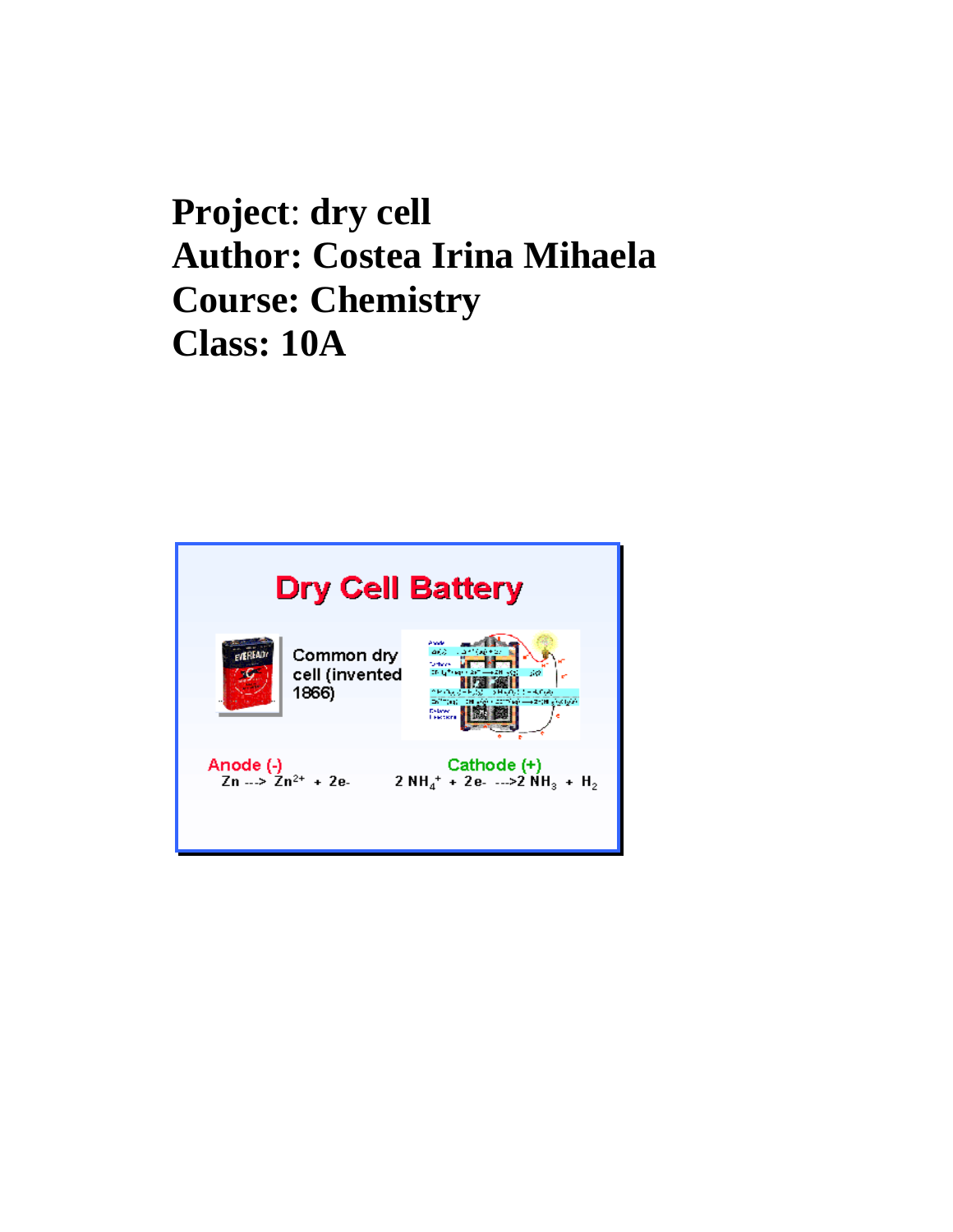# **Dry cell**

#### **Dry cell** (*plural* **dry cells**) *noun*

**part of a battery:** a current-generating electric cell that cannot be regenerated and contains an electrolyte in the form of a paste or within a porous material to keep it from spilling.

 The most common form of primary cell is the Leclanché cell, invented by the French chemist Georges Leclanché in the 1860s. It is popularly called a dry cell or flashlight battery. The Leclanché cell in use today is very similar to the original invention. The electrolyte consists of a mixture of ammonium chloride and zinc chloride made into a paste. The negative electrode is made of zinc, as is the outside shell of the cell, and the positive electrode is a carbon rod surrounded by a mixture of carbon and manganese dioxide. The Leclanché cell produces about 1.5 V.



### Dry Cell Battery

 The functional elements of a dry cell battery are the negative terminal (a zinc can which encloses the battery materials), the positive terminal (the carbon rod and carbon and manganese dioxide mixture that surrounds the rod), and an electrolyte paste between the two terminals. The electrolytic paste facilitates a chemical reaction involving the constituents of both terminals; this reaction causes a current to flow through a conductor that connects the positive and negative terminals.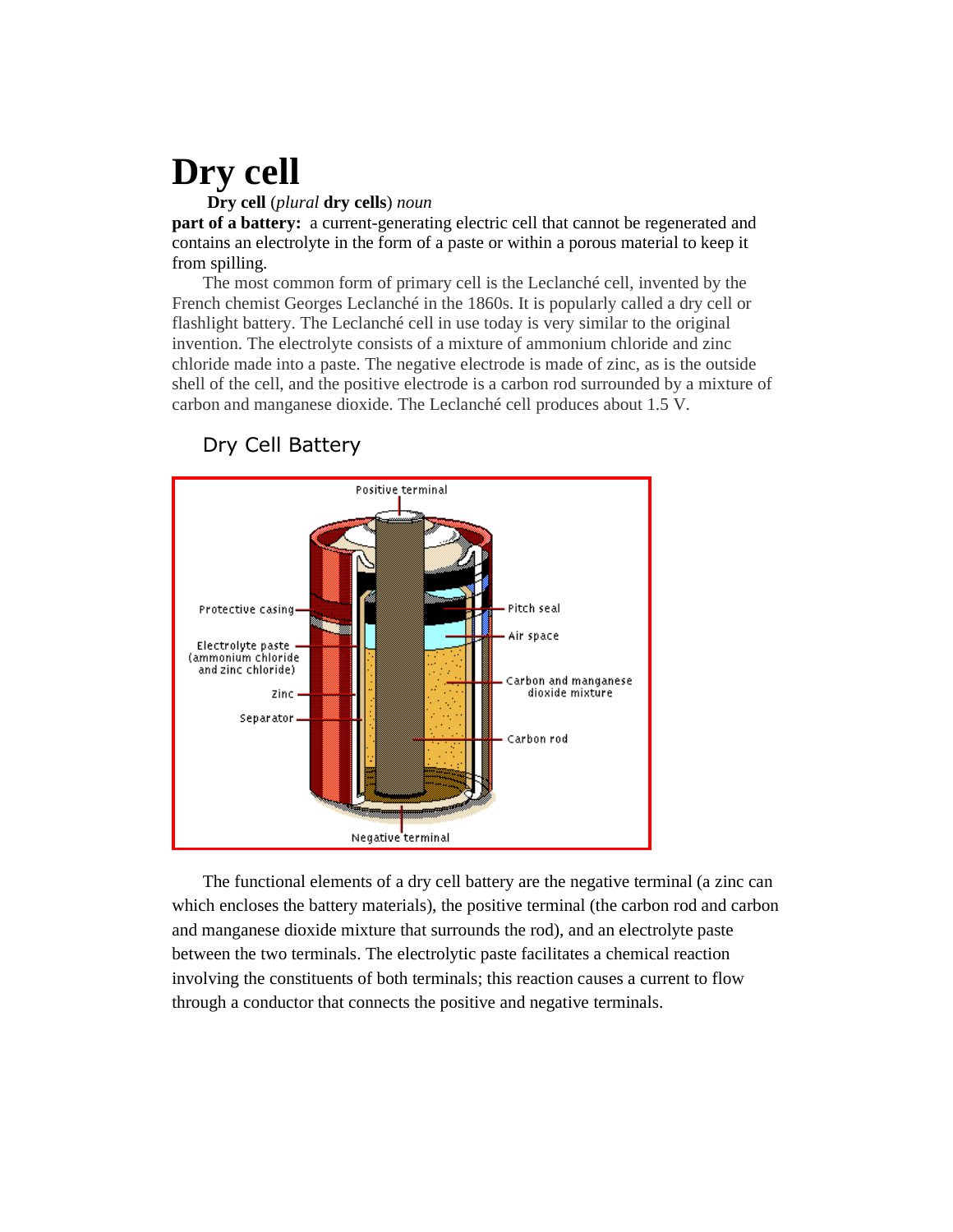In a dry cell the zinc casing serves as the anode and is consumed in the anodic electrode reaction  $Zn(s) \rightarrow Zn^{2+} + 2e$ ; the zinc ion dissolves in the moist  $ZnCl_2$ -NH4Cl electrolyte. A carbon rod serves as the cathode, but it is chemically inert. The cathode electrode reaction, which consumes MnO2, is best written as:

 $[Mn^{4+} + 2O^2] + H_2O + e^-$  -->  $[Mn^{3+} + O^2 + OH] + OH^-$ 

Where the square brackets indicate the species present in the solid phase at the cathode. The cathode reaction actually occurs within the solid structure; the carbon rod serves only to transfer electrons from the external circuit.

The dry cell has a potential difference of about 1.25 V; the zinc electrode is negative. It is a good source of electrical power and the materials of construction are relatively cheap. The cell voltage during discharge falls off rather badly and the dry cell is not a good source of power when a constant voltage is needed.

They are called *dry* cell because they electrolyte is a paste rather than a liquid.

### **Types of dry cells:**

 1. Primary cells - They are not rechargeable. The cell will not function once their chemicals are used up and the cells have to be thrown away. Examples are zinccarbon cell, alkaline manganese cell and silver oxide cell.

 2. Secondary cells - They are rechargeable (can be recharged) and can be used again. Example: nickel-cadmium cell.

 Note: The lead-acid accumulator (car battery) used in cars is also a secondary cell but it is not considered as a type of dry cell.